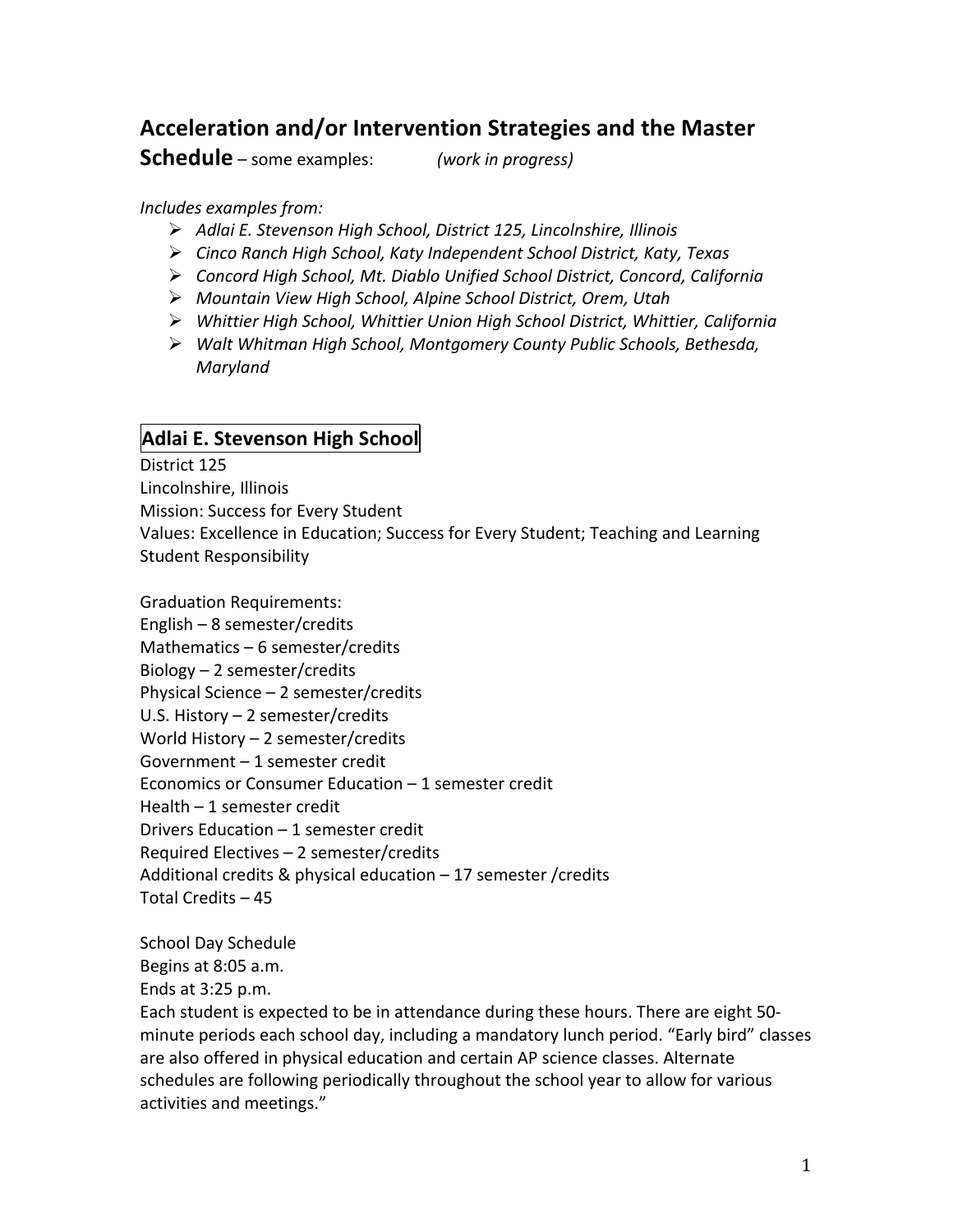- Eight 50-minute periods
- Typically, each student takes at least six classes (50 minutes each)
- Freshmen and sophomores have one study hall (50 minutes)
- Juniors and seniors passing all classes have one free period.
- Freshmen have 25-minute advisory/15-minute lunch.
- Sophomores, juniors, and seniors passing all classes have 50-minute lunch.
- Options to retake classes, options for juniors and seniors to develop an independent study, opportunities for audits of courses

| nuhunun buy    | <b>POLICANIC</b> |
|----------------|------------------|
| Period         | Time             |
| Detention      | $7:20 - 8:00$    |
| 1              | $8:05 - 9:00$    |
| $\overline{2}$ | $9:05 - 9:55$    |
| 3              | $10:00 - 10:50$  |
| 4              | $10:55 - 11:45$  |
| 4a             | $10:55 - 11:15$  |
| 4 <sub>b</sub> | $11:25 - 11:45$  |
| 5              | $11:50 - 12:40$  |
| 5a             | $11:50 - 12:10$  |
| 5b             | $12:20 - 12:40$  |
| 6              | $12:45 - 1:35$   |
| 6а             | $12:45 - 1:05$   |
| 6b             | $1:15 - 1:35$    |
| 7              | 1:40 – 2:30      |
| 8              | $2:35 - 3:25$    |
| Detention      | $3:35 - 4:15$    |

Regular!Day!Schedule

#### Second Day of the Week

| Period         | Time            |
|----------------|-----------------|
| Detention      | $7:45 - 8:25$   |
| 1              | $8:30 - 9:24$   |
| $\overline{2}$ | $9:29 - 10:13$  |
| 3              | $10:18 - 11:02$ |
| 4              | $11:07 - 11:57$ |
| 4а             | $11:07 - 11:27$ |
| 4b             | $11:37 - 11:57$ |
| 5              | $12:02 - 12:52$ |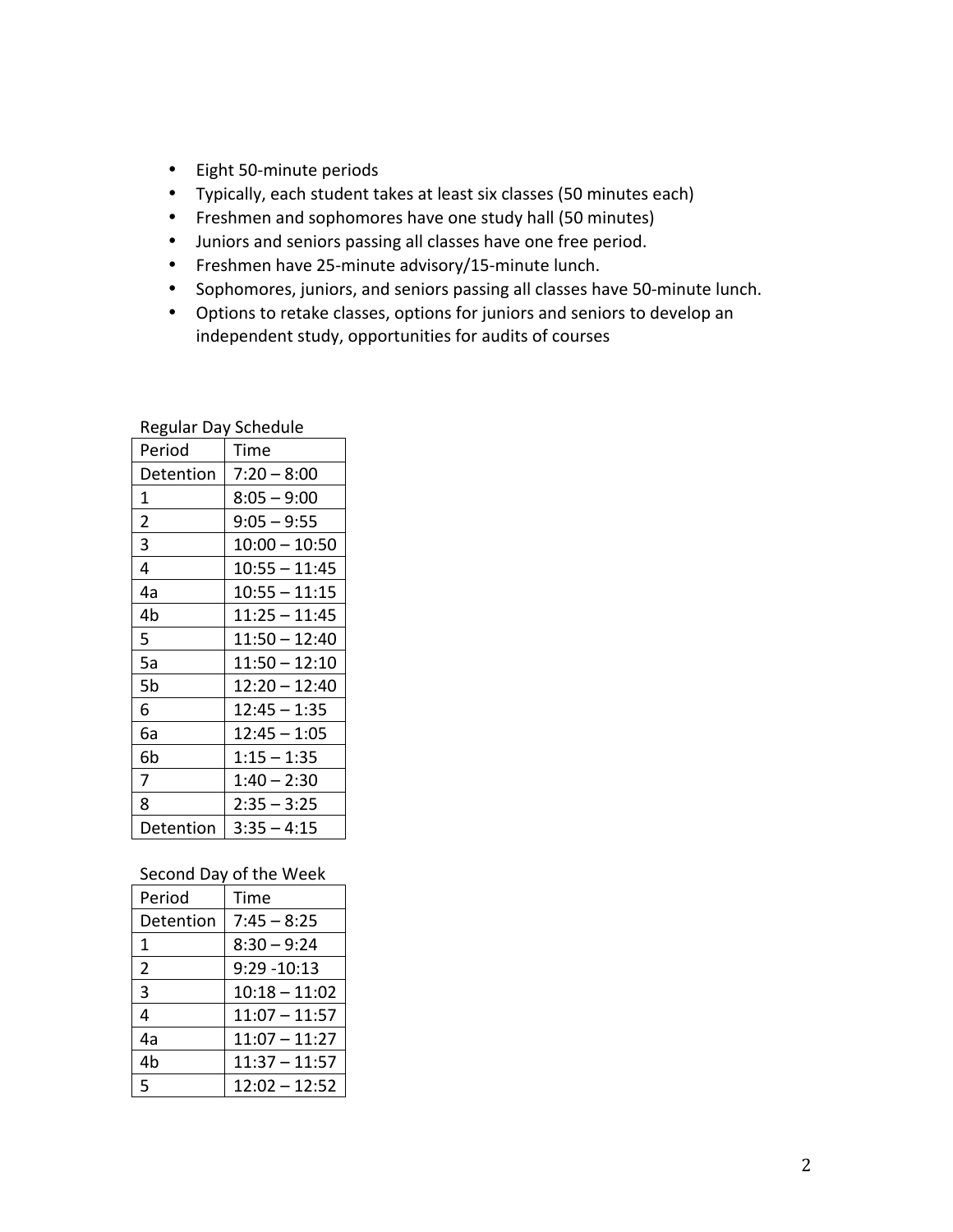| 5a        | $12:02 - 12:22$ |
|-----------|-----------------|
| 5b        | $12:32 - 12:52$ |
| 6         | $12:57 - 1:47$  |
| 6a        | $12:57 - 1:17$  |
| 6b        | $1:27 - 1:47$   |
| 7         | $1:52 - 2:36$   |
| 8         | $2:41 - 3:25$   |
| Detention | $3:35 - 4:15$   |

Late Arrival /Faculty Collaboration Time Schedule

| Period         | Time            |
|----------------|-----------------|
| Detention      | $9:45 - 10:25$  |
| 1              | $10:30 - 11:05$ |
| $\overline{2}$ | $11:10 - 11:40$ |
| 3              | $11:45 - 12:15$ |
| 4              | $12:20 - 12:55$ |
| 5              | $1:00 - 1:35$   |
| 6              | $1:40 - 2:15$   |
| 7              | $2:20 - 2:50$   |
| 8              | $2:55 - 3:25$   |
| Detention      | $3:35 - 4:15$   |

See description of Intervention Strategies as well as a set of program forms for Guided Study, the Mentor program, and more at Adlai Stevenson at http://www.wmisd.org/ge/cl/ctf/High%20School%20Reform%20Information/Adlai%20E .%20Stevenson%20HS%20Pyramid%20of%20Strategies.pdf

Intervention strategies include (among others): Special Education Placement, Case Study Evaluation, Ombudsman Placement, Child Review Team, Mentor Program Placement, Guided Study Program, Itinerant Support Program, Insight Class, Student Assistance Team Referral, SST and Teacher Conference with Parent, Doctor Verification, Social work contact/Peer Mediation, Student Placed on Weekly Progress Reports/Eligibility List, Counselor Conference with Student and Parent, Good Friend Program, Counselor Phone Calls to Parents, Counselor Meeting with student, Freshmen Mentor Program, Counselor Watch, Survival Skills for High School.

Based on language arts and math assessments, students may be scheduled into supplemental math and/or English classes After common assessments, Adlai Stevenson offers RED Days (Remediation/Enrichment periods);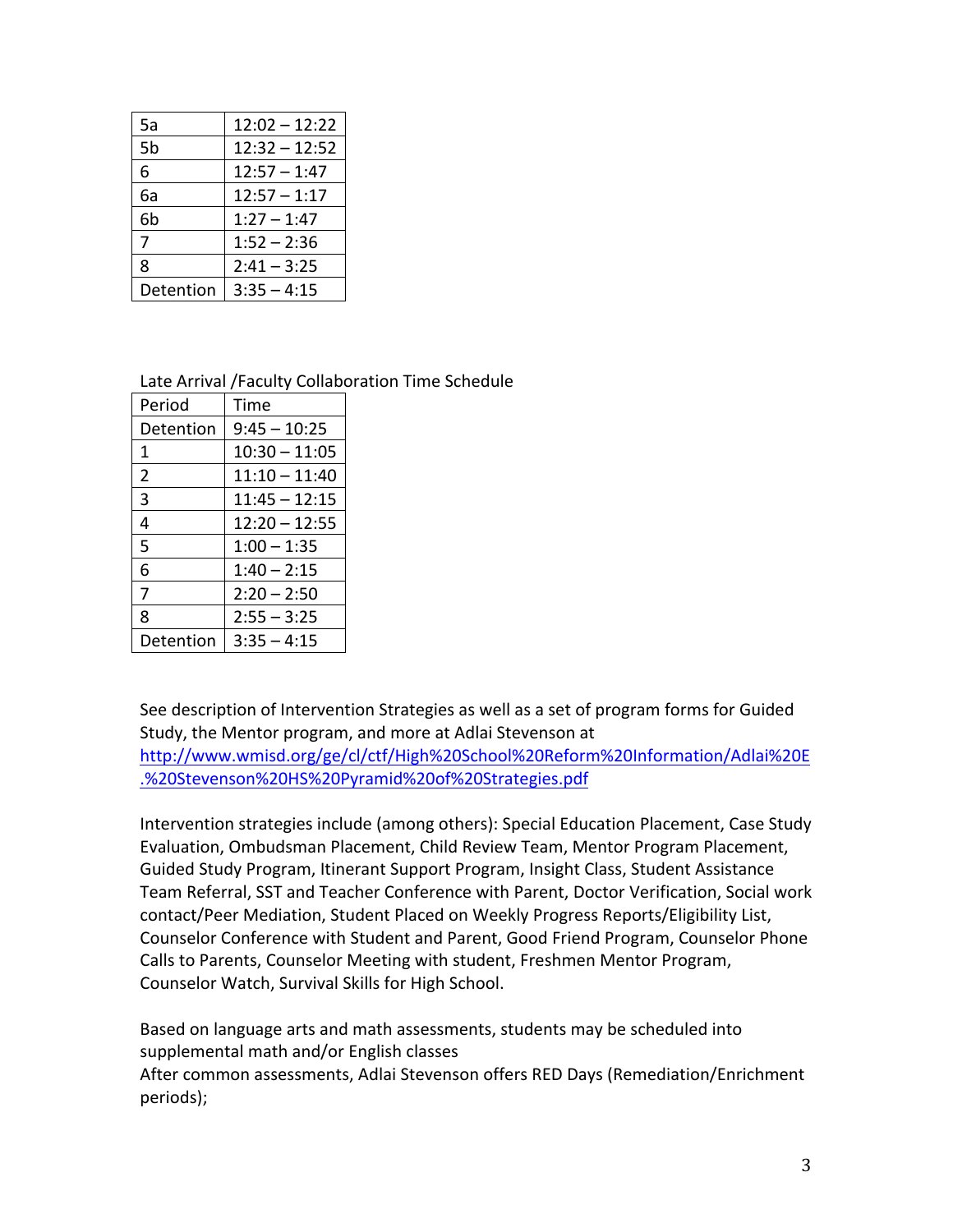A full-time Guided Studies teacher is on staff (contract-learning, etc.) Seniors who tutor at least twice a week can carry a lighter course load

## **Cinco+Ranch+High School**

Katy Independent School District Katy, Texas (serves approximately 3100 students)

| Bell Schedule Tuesday, Wednesday & Friday |  |  |
|-------------------------------------------|--|--|
|                                           |  |  |

| Period                 | TIme            | Minutes |
|------------------------|-----------------|---------|
| 1                      | $7:30 - 8:19$   | 49      |
| $\overline{2}$         | $8:26 - 9:15$   | 49      |
| Announcement           | $9:15 - 9:20$   | 5       |
| 3                      | $9:27 - 10:16$  | 49      |
| Lunch (A)              | 10:16 -10:46    |         |
| 4 <sup>th</sup> period | $10:53 - 11:44$ |         |
| 5 <sup>th</sup> Period | $11:51 - 12:41$ |         |
|                        |                 |         |
| Lunch (B)              |                 |         |
| 4 <sup>th</sup> period | $10:23 - 11:13$ |         |
| Lunch                  | $11:13 - 11:44$ |         |
| 5 <sup>th</sup> period | $11:51 - 12:41$ |         |
|                        |                 |         |
| Lunch $(C)$            |                 |         |
| 4 <sup>th</sup> period | $10:23 - 1:13$  |         |
| 5 <sup>th</sup> period | $11:20 - 12:11$ |         |
| Lunch                  | $12:11 - 12:41$ |         |
|                        |                 |         |
| 6                      | $12:48 - 1:36$  | 50      |
| 7                      | $1:45 - 2:35$   | 50      |

## Monday & Thursday

| Period                 | Time            | Minutes |
|------------------------|-----------------|---------|
| 1                      | $7:30 - 8:16$   | 46      |
| $\overline{2}$         | $8:23 - 9:09$   | 46      |
| Advisory               | $9:09 - 9:41$   | 32      |
| 3                      | $9:48 - 10:34$  | 46      |
| Lunch (A)              | 10:34 -11:04    | 30      |
| 4 <sup>th</sup> period | 11:11-11:57     | 46      |
| 5 <sup>th</sup> Period | $12:04 - 12:50$ | 46      |
|                        |                 |         |
| Lunch (B)              |                 |         |
| 4 <sup>th</sup> period | $10:41 - 11:27$ | 46      |
| Lunch                  | 11:27 – 11:57   | 30      |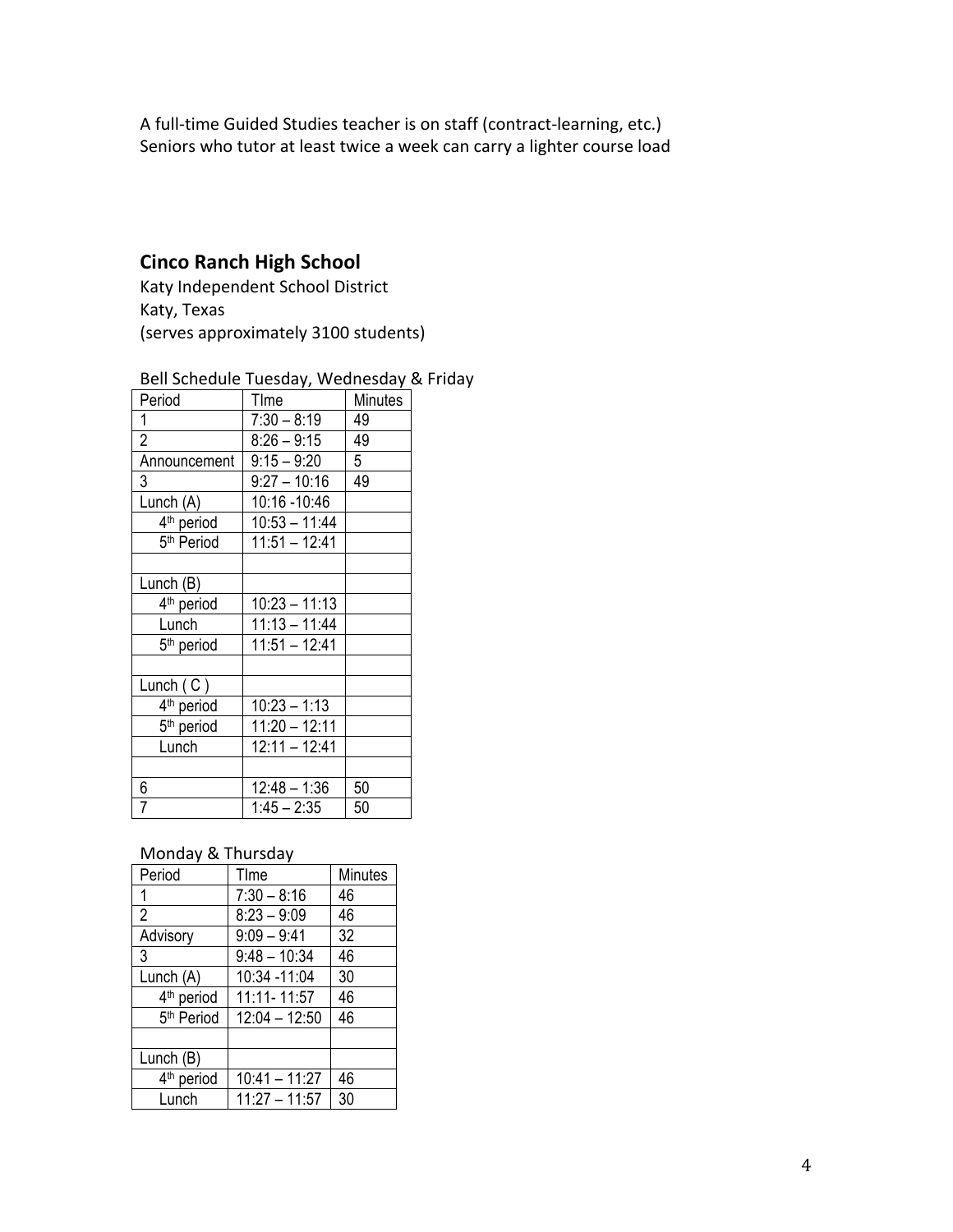| 5 <sup>th</sup> period | $12:04 - 12:50$ | 46 |
|------------------------|-----------------|----|
|                        |                 |    |
| Lunch $(C)$            |                 |    |
| 4 <sup>th</sup> period | $10:41 - 11:27$ | 46 |
| 5 <sup>th</sup> period | $11:20 - 12:11$ | 46 |
| Lunch                  | $12:11 - 12:41$ | 30 |
|                        |                 |    |
| 6                      | $12:57 - 1:43$  | 46 |
|                        | $1:50 - 2:35$   | 45 |
|                        |                 |    |

- Seven periods
- Freshmen must enroll in one study hall to provide time for intervention
- Intensive study skills
- Response to Intervention (RTI) –multi-tiered approach includes collaborative, interdisciplinary teams, RTI Coordinator helps faculty utilize student performance data to make informed instructional decisions
- Hired a full time instructional coach
- Before-and after-school tutoring
	- $\circ$  Each teacher tutors twice a week as part of duty
- Choice of detention or tutoring if fail to show
- National Honors Society students tutor during study hall
- Progress reports or report cards every three weeks
- Technology is viewed as a learning accelerator. Students are able to complete online instruction if they are struggling in a class. Science teachers utilize video conferencing. There is online credit recovery. There are discussion forums for some classes that support assistance to students. Parents are emailed upcoming assignments and progress reports.
- During the spring before a student enters Cinco Ranch HS, the principal from the middle school and the principal from the high school meet to discuss strategies of support for individual students who will be entering the high school.
- There is a special day reserved for freshmen to become well acquainted with the high school; this is supported by upper classmen.

## **Concord High School**

Mount Diablo Unified School District Concord, California

6 periods A/B with a 40-minute Intervention & Enrichment Period that meets at the end of the day on the four block days each week.

| Monday     | <b>BLOCK DAYS</b>   Tuesday |          |
|------------|-----------------------------|----------|
| & Thursday |                             | & Friday |
|            | $7:10 - 8:05$               |          |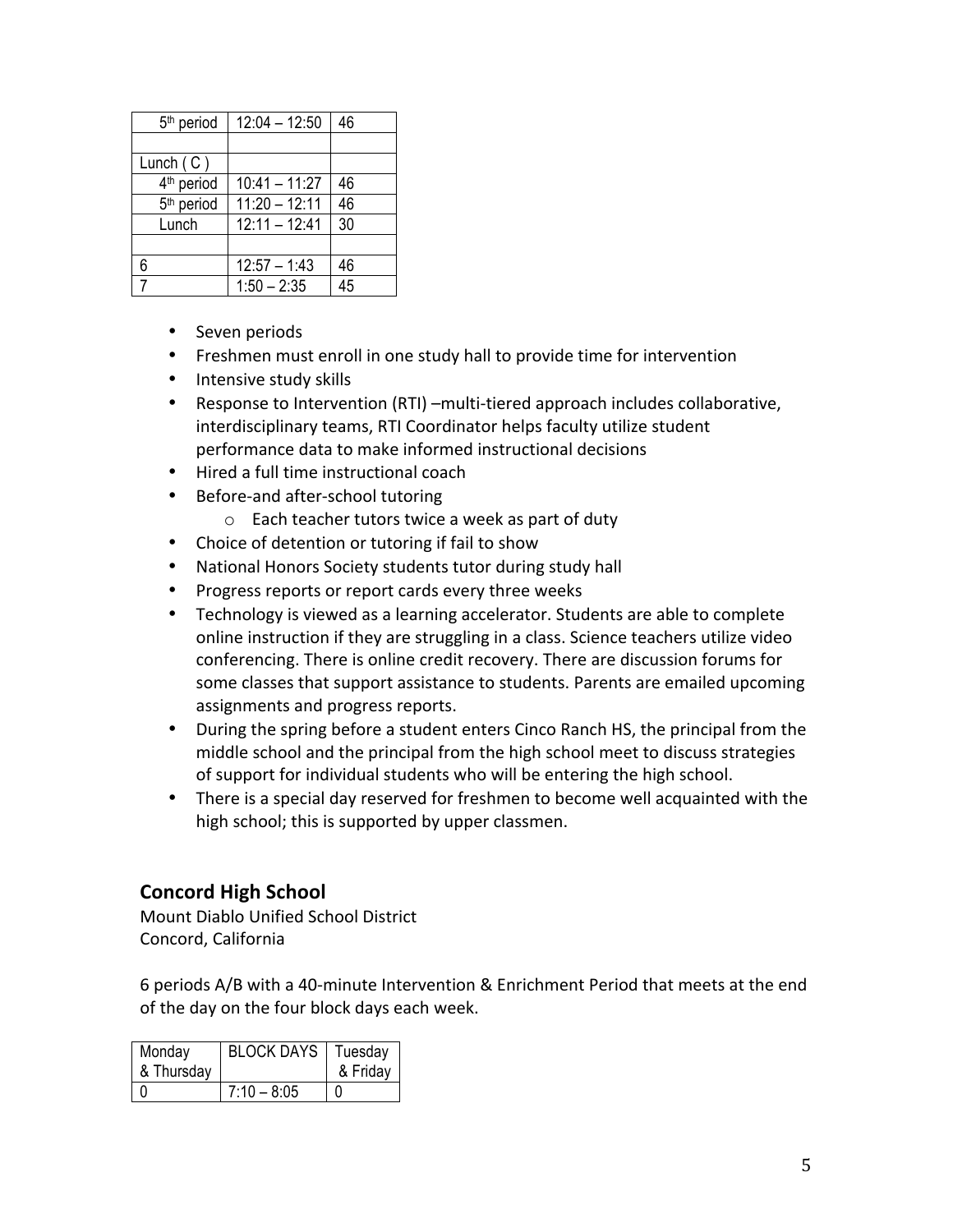| 1st                | $8:10 - 10:00$  | 2nd                              |
|--------------------|-----------------|----------------------------------|
| <b>Brunch</b>      | $10:00 - 10:10$ | <b>Brunch</b>                    |
| 3rd                | $10:15 - 12:05$ | 3rd                              |
|                    |                 |                                  |
| Lunch              | $12:05 - 12:35$ | Lunch                            |
| <b>Гф</b>          | $12:40 - 2:30$  | 6 <sup>th</sup>                  |
| <b>I&amp;E/SSR</b> | $2:30 - 3:10$   | 1&#SSR</td></tr></tbody></table> |

| Period                | Wednesdays      |
|-----------------------|-----------------|
| 0                     | $7:10 - 8:05$   |
| 1st                   | $8:10 - 9:05$   |
| 2 <sub>nd</sub>       | $9:10 - 10:00$  |
| 3rd                   | 10:05 - 10:55   |
| Lunch                 | $10:55 - 11:25$ |
| 4 <sup>th</sup>       | $11:30 - 12:20$ |
| 5 <sup>th</sup>       | $12:25 - 1:15$  |
| 6 <sup>th</sup>       | $1:20 - 2:10$   |
| <b>Staff Meetings</b> | $2:15 - 3:10$   |

I & E (Intervention and Enrichment) is a 40 minute period at the end of each block school day where students can complete homework, receive assistance from students and teachers, attend interventions, make-up tests/class work/projects, engage in silent sustained reading and/or use the time for general study purposes.

I&E begins at 2:30 p.m. each block school day and ends at 3:10 p.m. Attendance is taken.

Students need either a pre-signed "daily" pass or a "lifetime" pass to move from one classroom to another during I&E time.

### Priority Days:

A reminder that each department has their own priority day in the event that a student is requested to be in more than one class during any given I&E period. On these priority days, students should attend the I&E class whose day it is, and attend their other needed I&E class on the next available day. The priority days are as follows:

Monday: English Tuesday: Math Thursday: Science Friday: Social Science, Electives, Physical Education

## **Mountain View High School**

Alpine School District Orem, Utah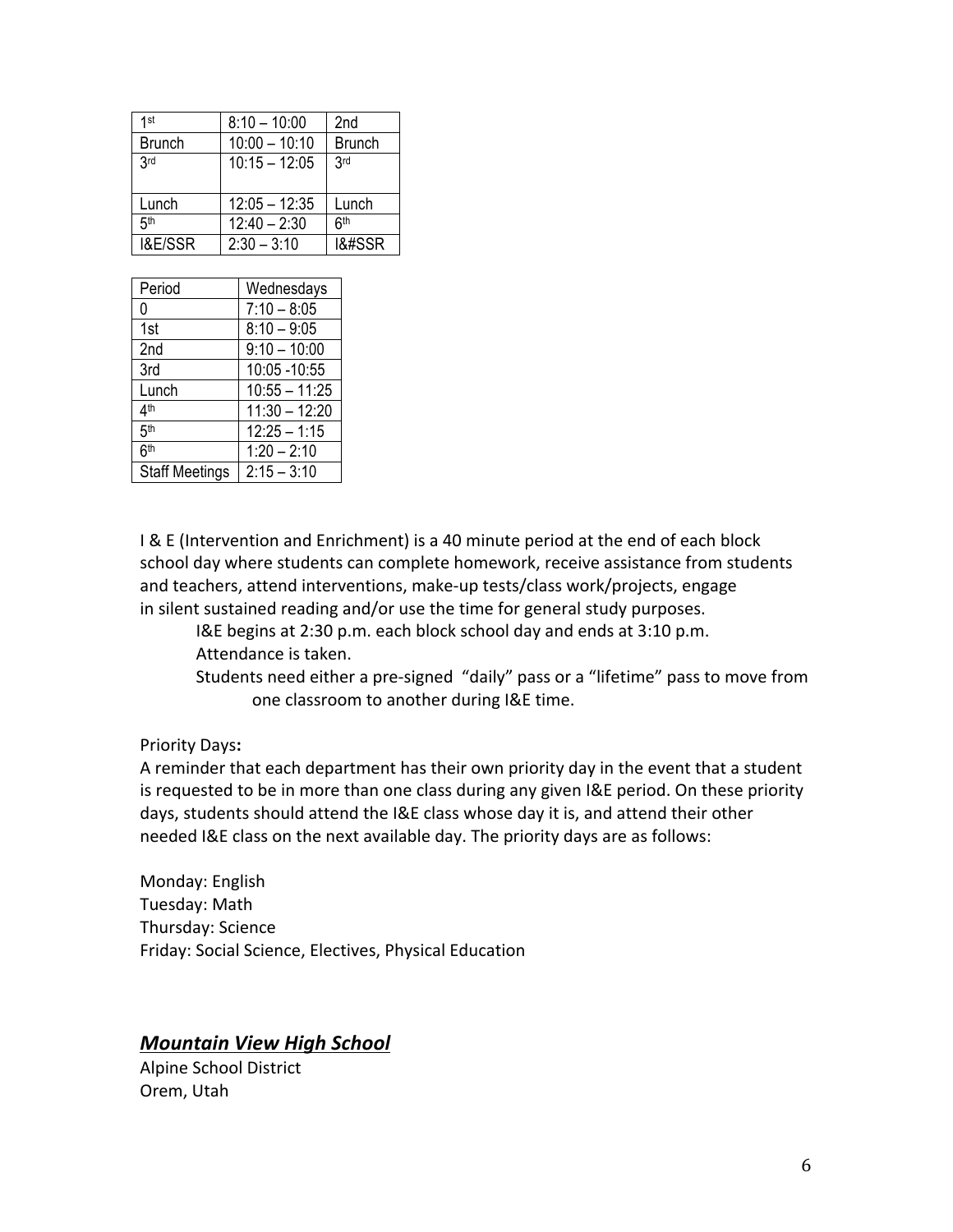#### Flex Information/ Flex Time

2013-2014 Bell Schedules Regular Flex Day (Tuesday-Friday) Schedule 1

| A1/B5 | $7:45 - 9:05$ (80 minutes)  |
|-------|-----------------------------|
| A2/B6 | $9:10 - 10:30$ (80 minutes) |
| A3/B7 | 10:35 - 11:55 (80 minutes)  |
| Flex  | 11:55 - 12:20 (25 minutes0  |
| Lunch | 12:20 - 12:50 (30 minutes)  |
| A4/B8 | $12:55 - 2:15$ (80 minutes) |

Collaborative Day (Monday)

Alternate Schedule 1A

| A1/B5                        | $7:45 - 9:00$ (75 minutes)  |
|------------------------------|-----------------------------|
| A2/B6                        | $9:05 - 10:15$ (70 minutes) |
| A3/B7                        | 10:20 -11:30 (70 minutes)   |
| Lunch                        | 11:30 - 12:00 (30 minutes)  |
| A4/B8                        | $12:05 - 1:15$ (70 minutes) |
|                              |                             |
| <b>Teacher Work Time</b>     | $1:15 - 1:45$ p.m.          |
| <b>Teacher Collaboration</b> | $1:45 - 2:45$ p.m.          |
|                              |                             |

### "**Flex+Time+Philosophy**

Flex time allows for a system of intervention and enrichment for all students during the school day. Flex time will be held for 25 minutes each day between Tuesday and Friday after 3rd period unless otherwise stated (i.e., assemblies, pep rallies, etc.). All students may take advantage of this time to return to their teacher or attend a lab to learn concepts that they might have missed or do not understand. Other opportunities for acceleration may also be available for students who are caught up and want to excel in their learning. Students who are doing well in their classes and have passing grades with no NC's will be on flex privilege and will be able to choose where to go as long as they are not disrupting flex classes. This includes an extended lunch time.

### **Flex+Restriction**

Some students will be on flex restriction if they have an I, NC, or F on their flex report. That means they will be required to attend one of the classes where they have an I, NC, or F during flex time so they can receive instruction to improve their learning and eventually their grade. The flex reports will be delivered to each student at the beginning of the week and will be color coded for students on restriction. Students will be on flex restriction until their grades are cleared the next week. Students on flex restriction who do not use flex time to return to the appropriate class will be identified by our student advocates and administration. Their parents will be notified and they will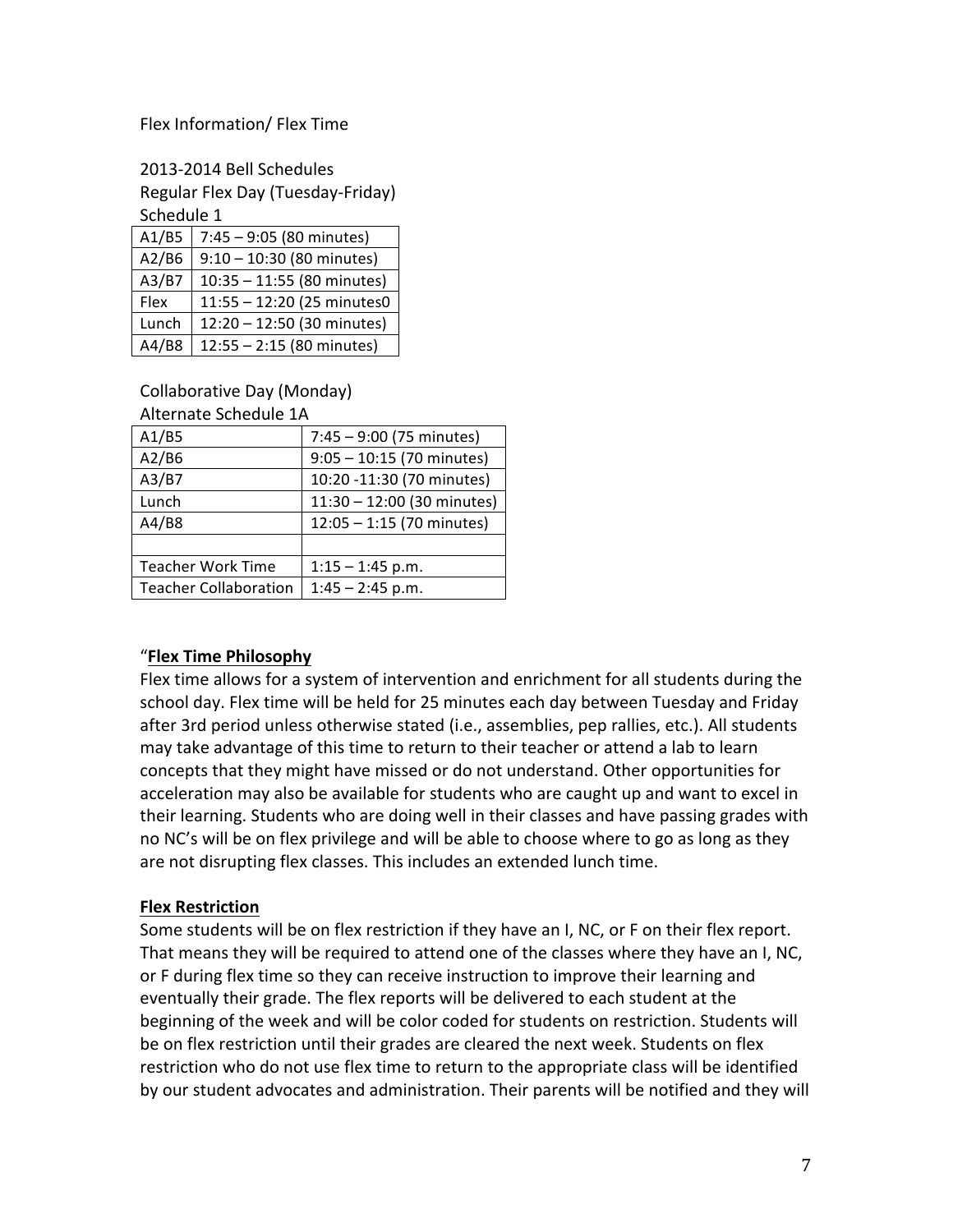lose the privilege of leaving their third period class during flex time and will be picked up by administration and taken to a supervised study hall. If the student continues to abuse flex time they will be referred to other intervention programs that involve their parents to help them be successful.

#### **Flex as Attendance Recovery**

Good attendance is critical for student success. We want to encourage students to interact with their teachers when they miss class so they learn the material presented. Students will be able to receive attendance recovery credit by recording time with their teacher during flex. When the time is recorded and signed off by the teacher, the student will turn the recorded time into the attendance office. A flex visit can make up one tardy. Two flex visits make up an absence.

| <b>MVHS Flex Instruction Schedule</b> |                        |                |                |                 |                  |                     |
|---------------------------------------|------------------------|----------------|----------------|-----------------|------------------|---------------------|
|                                       |                        |                |                | Wednesda        |                  |                     |
|                                       | <b>Department</b>      | <b>Teacher</b> | <b>Tuesday</b> | ۷               | <b>Thursday</b>  | <b>Friday</b>       |
|                                       |                        |                |                |                 |                  |                     |
|                                       |                        |                |                |                 |                  |                     |
|                                       | Math/Reading           |                |                |                 |                  |                     |
|                                       |                        |                |                | Bones and       |                  |                     |
|                                       |                        |                |                | Med             |                  |                     |
|                                       |                        |                |                | Terms           | Grammar          |                     |
|                                       | English/Health         | Andrus         |                | Review          | <b>Tips 1-10</b> | Make-up Work        |
|                                       | Math                   | Beveridge      |                |                 |                  |                     |
|                                       | Trade and              |                |                |                 |                  |                     |
|                                       | Industry               | Bjornstad      |                |                 |                  |                     |
|                                       |                        |                | Wght           | Wght            |                  |                     |
|                                       |                        |                | Room           | Room            |                  |                     |
|                                       |                        |                | Chart 1 &      | Chart 1 &       | Wght Room        | Gym-Fitness Gram    |
|                                       | P.E./Health            | <b>Blevins</b> | $\overline{2}$ | 2               | Chart 1 & 2      | Make-up             |
|                                       | <b>Performing Arts</b> | Bowman         |                |                 |                  |                     |
|                                       | Math                   | Boyack         |                |                 |                  |                     |
|                                       |                        |                |                | Open Lab        |                  |                     |
|                                       | <b>Business</b>        | <b>Brown</b>   | Open Lab       | w/Codner        | Open Lab         | Open Lab w/Codner   |
|                                       | Science                | Carling        |                |                 |                  |                     |
|                                       |                        |                | U.S.           | <b>WHAP</b>     |                  |                     |
|                                       | <b>Social Studies</b>  | Carpenter      | History        | Review          | U.S. History     | <b>APUSH</b>        |
|                                       |                        |                |                |                 | <b>FBLA Club</b> |                     |
|                                       |                        |                |                | <b>FBLA</b>     | <b>Meeting</b>   |                     |
|                                       |                        |                |                | <b>Officers</b> | <b>ALL</b>       |                     |
|                                       | <b>Business</b>        | Codner         | Open Lab       | Meeting         | members          | Open Lab            |
|                                       |                        |                |                | Span 4 &        |                  |                     |
|                                       |                        |                |                | AP              |                  |                     |
|                                       |                        |                |                | Preterite &     |                  |                     |
|                                       | World Languages        | Colvin         |                | Imperfect       |                  | N/A                 |
|                                       |                        |                | Physics -      | Physics -       | Physics -        | Physics - focus on  |
|                                       | Math/Science           | Covert         | focus on       | focus on        | focus on         | units and making up |

#### Sample Flex Time Instruction schedule for May 15-18, 2013 – MVHS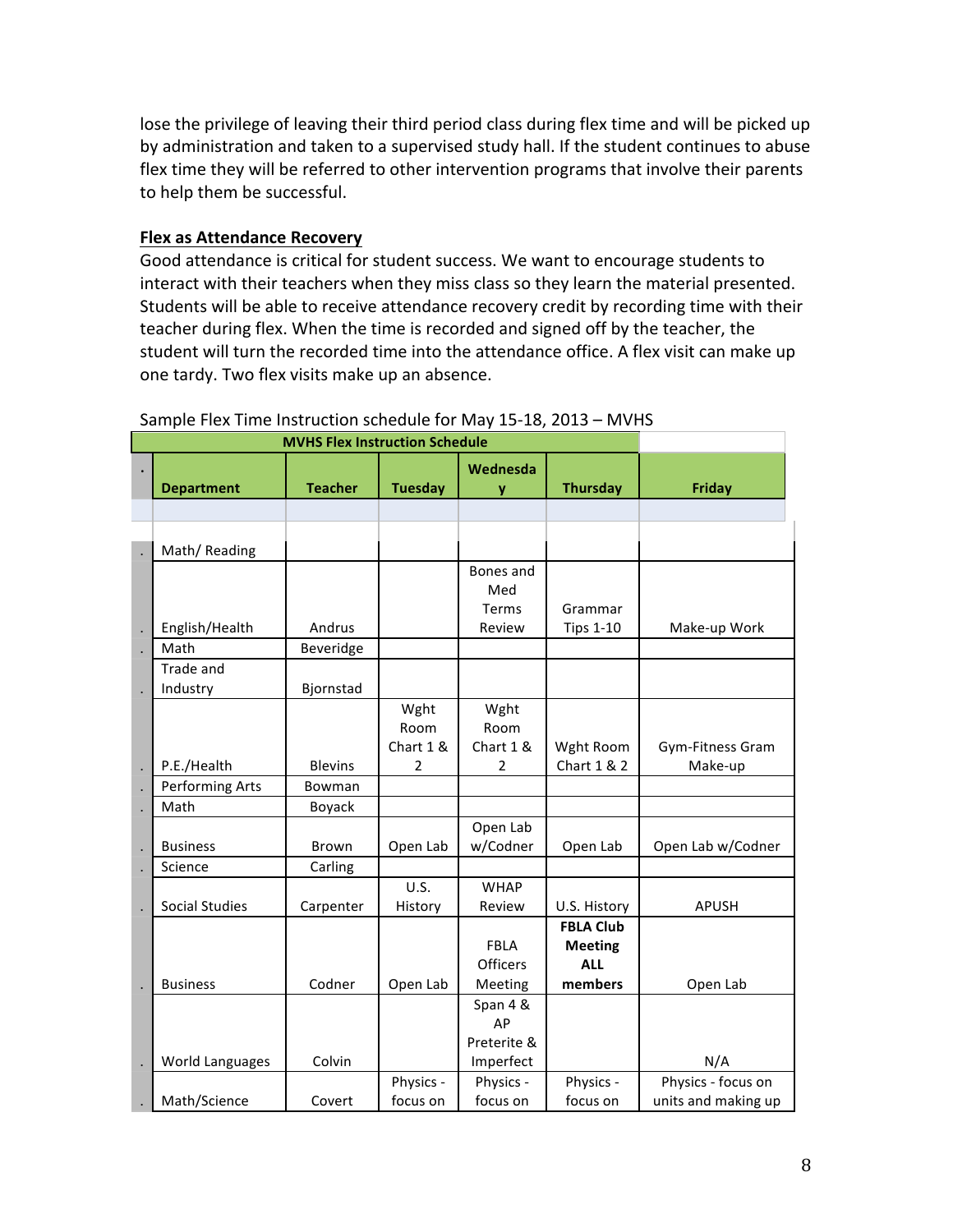|                              |                      | units and<br>making<br>up comic.<br>Geomete<br>ry -<br>catching<br>up late<br>work | units and<br>making up<br>comic.<br>Geometer<br>$y -$<br>catching<br>up late<br>work<br>Chapter | units and<br>making up<br>comic.<br>Geometery<br>- catching<br>up late<br>work<br>Chapter | comic. Geometery -<br>making up polygons<br>quiz   |
|------------------------------|----------------------|------------------------------------------------------------------------------------|-------------------------------------------------------------------------------------------------|-------------------------------------------------------------------------------------------|----------------------------------------------------|
| Art                          | Cramer               |                                                                                    | Work                                                                                            | Work                                                                                      |                                                    |
| Performing Arts              | Criman               | Makeup<br>& Quiet<br>Study                                                         | Makeup &<br>Quiet<br><b>Study Time</b>                                                          | Improvisati<br>on<br>Workshop                                                             | Special Topics in Film<br>& Theatre                |
| <b>Performing Arts</b>       | Davis                |                                                                                    |                                                                                                 |                                                                                           |                                                    |
| Law Enforcement              | Denning              |                                                                                    |                                                                                                 |                                                                                           |                                                    |
| English                      | Drummond<br>(Abbott) |                                                                                    |                                                                                                 |                                                                                           |                                                    |
| <b>Social Studies</b>        | Fieldsted            |                                                                                    | World/US<br>History                                                                             | <b>Financial Lit</b>                                                                      | Test/quiz retakes                                  |
| <b>Social Studies</b>        | Fong                 |                                                                                    |                                                                                                 |                                                                                           |                                                    |
|                              |                      |                                                                                    | Comm Art                                                                                        |                                                                                           |                                                    |
|                              |                      |                                                                                    | Typograph                                                                                       | Honors and                                                                                |                                                    |
| Art                          | Francis              |                                                                                    | y terms                                                                                         | AP Studio                                                                                 | Ceramics rm 161                                    |
| <b>Health Science</b>        | Greenwood            |                                                                                    |                                                                                                 |                                                                                           |                                                    |
| Science/Math                 | Greer                |                                                                                    | <b>HChem</b><br>make-up<br>quizzes                                                              | Biotech -<br>finish lab<br>and wrap-<br>up                                                | HChem make-up<br>density lab and Stats<br>quiz 1.1 |
| P.E./Health/Dr. Ed           | Gustin               |                                                                                    |                                                                                                 |                                                                                           |                                                    |
| Trade and                    |                      |                                                                                    |                                                                                                 |                                                                                           |                                                    |
| Industry                     | Haight               |                                                                                    |                                                                                                 |                                                                                           |                                                    |
| Trade and                    |                      |                                                                                    |                                                                                                 |                                                                                           |                                                    |
| Industry                     | Hallam               |                                                                                    |                                                                                                 |                                                                                           |                                                    |
|                              |                      | spanish-<br>open                                                                   |                                                                                                 | spanish-                                                                                  |                                                    |
| Scl Stds/Frn Lng             | Heriford             | help                                                                               | History                                                                                         | open                                                                                      | history-open                                       |
| Math<br>P.E./Health/Track    | Herring<br>Hunter    |                                                                                    |                                                                                                 |                                                                                           |                                                    |
|                              |                      |                                                                                    |                                                                                                 |                                                                                           |                                                    |
| Scl Stds/Drvrs.Ed<br>English | Hymas<br>Johnson     |                                                                                    |                                                                                                 |                                                                                           |                                                    |
| Sign Language                | Kelley               |                                                                                    |                                                                                                 |                                                                                           |                                                    |
| English                      | Lant                 |                                                                                    |                                                                                                 |                                                                                           |                                                    |
| Performing Arts              | Mathews              |                                                                                    |                                                                                                 |                                                                                           |                                                    |
| Science                      | Medler               |                                                                                    |                                                                                                 |                                                                                           |                                                    |
| <b>Health Science</b>        | Meek                 |                                                                                    |                                                                                                 |                                                                                           |                                                    |
| English/Science              | Merrill              | Zoology                                                                            | Physics                                                                                         | Reading                                                                                   |                                                    |
|                              |                      | Make                                                                               | Make                                                                                            | Make                                                                                      |                                                    |
| English                      | Morgan               | up/Redo                                                                            | up/Redo                                                                                         | up/Redo                                                                                   | Make up/Redo                                       |
| English                      | Moss                 |                                                                                    |                                                                                                 |                                                                                           |                                                    |
| Math                         | Mueller              | Calculus                                                                           | Calculus                                                                                        | Calculus BC                                                                               | Calculus BC lab                                    |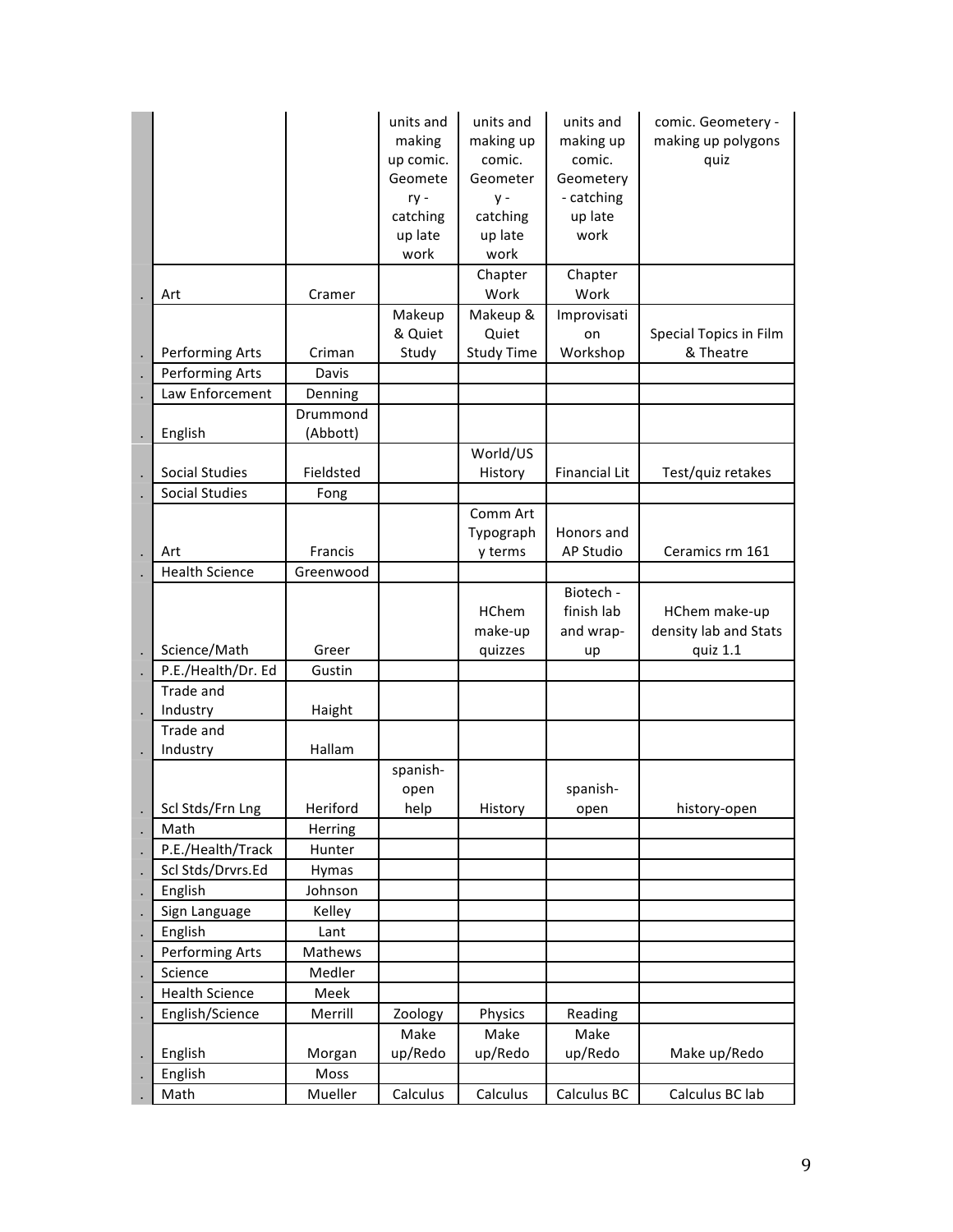|                                      |                          | <b>BC</b> lab                              | <b>BC</b> lab                        | lab                                            |                                             |
|--------------------------------------|--------------------------|--------------------------------------------|--------------------------------------|------------------------------------------------|---------------------------------------------|
| Fmly Cnsmr Sci                       | Patterson                |                                            |                                      |                                                |                                             |
| Foreign Language                     | Peterson                 |                                            | French<br>Individual<br>Help         |                                                | French Individual<br>Help                   |
| Auto, T & I                          | Peterson, T.             |                                            |                                      |                                                |                                             |
| Fmly Cnsmr Sci                       | Read                     | Foods 1                                    | <b>FCCLA</b>                         | Cloth/Sport<br>s Sewing                        |                                             |
| <b>Social Studies</b>                | Rehrer                   |                                            |                                      |                                                |                                             |
| Math/Fmly Cnsmr                      | Robinson                 |                                            | <b>FCCLA</b>                         | Concurrent<br>Enrollment                       | Geometry                                    |
| English                              | Sadleir                  |                                            |                                      |                                                |                                             |
| PE, Health                           | Sipherd                  |                                            |                                      |                                                |                                             |
| English                              | Snyder                   | $8-$<br>Sentence<br><b>Burst</b><br>Review | Mission<br>Statement<br>S            | Habit #2 -<br>Begin With<br>the End In<br>Mind | Habit #3 - Put First<br><b>Things First</b> |
| Art                                  | Steadman                 |                                            | Cutting the<br>profile of<br>the wax | Transfering<br>the design<br>to the wax        | fixing broken waxes                         |
| <b>Social Studies</b>                | Stoddard                 |                                            |                                      |                                                |                                             |
| Foreign Language                     | Talonia                  | ELD Open                                   | A Day                                | ELD Open                                       | A Day                                       |
| Math                                 | Thurston                 |                                            |                                      |                                                |                                             |
| Math                                 | <b>Tree</b>              |                                            |                                      |                                                |                                             |
| <b>Business</b>                      | Walker                   |                                            |                                      |                                                |                                             |
| Science/Dance                        | Young                    | Ballroom<br>Review                         | Biology<br>Make up                   | Ballroom<br>Review                             | Biology make up                             |
|                                      |                          |                                            |                                      |                                                |                                             |
| <b>OPEN</b><br><b>INTERVENTIONS:</b> |                          |                                            |                                      |                                                |                                             |
| Open<br>Intervention                 | Carlson-A<br>/Miller - A | <b>Rm 233</b>                              | <b>Rm 233</b>                        | <b>Rm 233</b>                                  | <b>Rm 233</b>                               |
| <b>ACT Prep</b>                      |                          |                                            | <b>Rm 128</b>                        |                                                | <b>Rm 128</b>                               |
| <b>Computer Lab</b>                  | Beers - Rm<br>129        | Open w/permission from Teacher. Call x 265 |                                      |                                                |                                             |
| <b>Math Lab</b>                      | Miller -A,<br>Rm 233     | Rm                                         | Rm                                   | Rm                                             | Rm                                          |
| <b>Writing Lab</b>                   | English<br>Dept.         | <b>Rm 237</b>                              | <b>Rm 237</b>                        | <b>Rm 237</b>                                  | <b>Rm 237</b>                               |
| <b>ENRICHMENT:</b>                   |                          |                                            |                                      |                                                |                                             |
| <b>Enrichment</b>                    | Open Gym                 |                                            |                                      |                                                |                                             |
|                                      | Weight                   |                                            |                                      |                                                |                                             |
| <b>Enrichment</b>                    | Room                     |                                            |                                      |                                                |                                             |
| <b>Enrichment</b>                    | Media<br>Center          |                                            |                                      |                                                |                                             |
| <b>Enrichment</b>                    | Anderson                 |                                            |                                      |                                                |                                             |
|                                      |                          |                                            |                                      |                                                |                                             |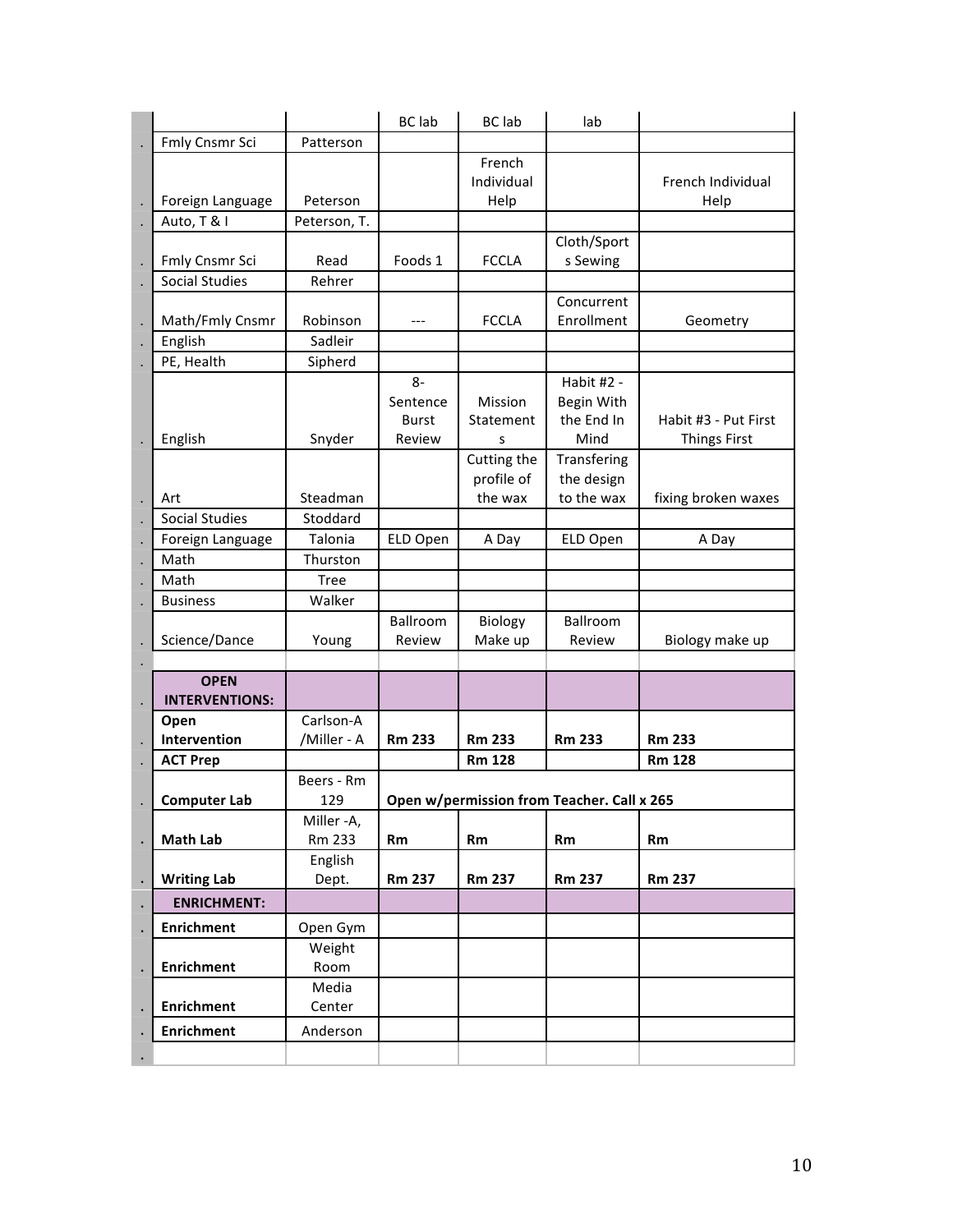## **Whittier High School**

Whittier Union High School District Whittier, California Enrollment: Approximately 2338 students in 2013-2014 Vision: To Prepare Every Student to Meet the "a-g" four year college requirements 2 Career Academies at Whittier High School: Cardinal Computer Academy and Sports Medicine Academy; NOTE: 12 other Career Academies at other District high schools.

In a presentation on the Professional Learning Communities and "Whatever it Takes" work in Whittier Union High School District, Superintendent Sandra Thorstenson, talked about both the "power of measurable targets for coherent continual improvement" and about the importance of prevention and direct intervention. One of the slides in the Whittier Union High School District PowerPoint presentation read:

"Whatever it Takes **Guiding Principles** 

- Intervention rather than remediation
- Intervention that is systematic
- Intervention that is provided in a timely manner
- Intervention that is directed rather than invited"

The Superintendent also described a Focus on Freshmen that included a parent partnership, campus watch, Link Crew, Freshman First Day, and Summer Bridge Program among other components. In addition, one of the topics involved alternative bell schedules that were "student-centered, teacher-driven" and allowed for increased teacher collaboration." One example involved an alternative block in which the last 20 minutes of a 120 minute class period involved embedded support for students who were struggling  $-$  i.e., "not allowing students to fail."

120 minute course block – 6 period  $A/B$  schedule

| 100 minutes        | 20 minutes |
|--------------------|------------|
| Period 1 or 2      | Embedded   |
|                    | Support    |
| (or Period 3 or 4) |            |
| (or Period 5 or 6) |            |

**BREAK →→** 

Other Prevention Practices involved the revision of grading policies (i.e., the Case Against the Zero) and Increased feedback to parents (i.e., grading period every 4.5 weeks). The strongest emphasis in the Whittier Union's prevention plan was placed on the quality of "first" instruction and on a broad base of distributed teacher leadership.

For example, a Site's Stipend Positions might include a bevy of course leads: Algebra 1  $(9<sup>th</sup>)$ , Algebra 1 (10<sup>th</sup> -12<sup>th</sup>), Algebra 2, Geometry, Geometry Concepts, Biology, Chemistry, Earth Science, English 1, English 2, and English 3 as well as Stipend positions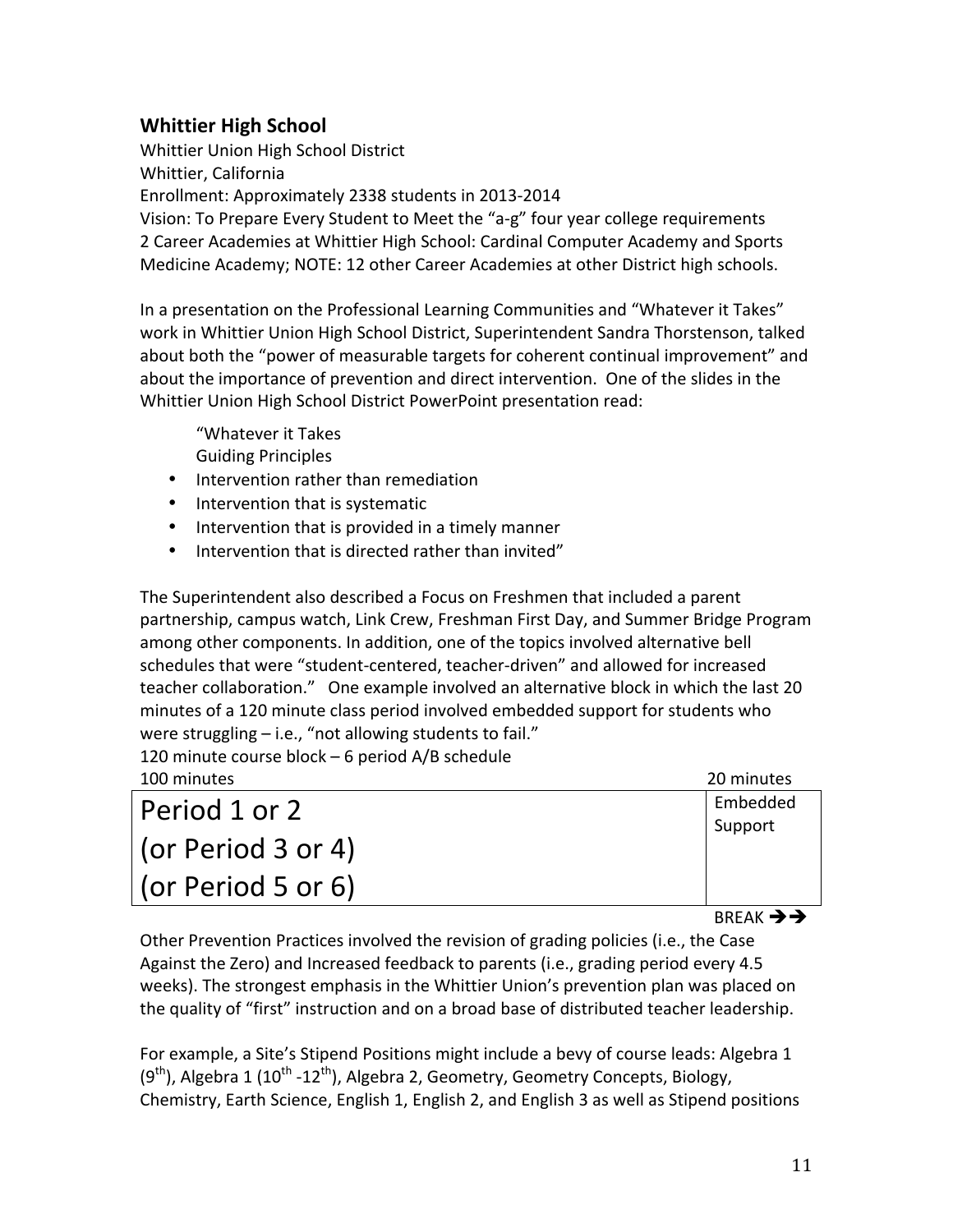for the AVID Program Coordinator, Curriculum Coordinator, EADMS Support Teacher, Intervention Specialist, Link Crew Assistant, Link Crew Coordinator, Puente Coordinator, Freshmen Mentor Coordinator, Senior Project Coordinator, WASC Coordinator, and Zangle Support Teacher."

Part of the District plan involved an investment in the training of teacher leadership, including summer Leadership Training on Team Facilitation as well as Leadership Support and coaching for teacher-leaders. The Superintendent quoted Robert Garmston and Bruce Wellman, "Developing a staff's capacities for talking together may be the most significant investment faculties can make for student learning."

At Whittier High School in 2013 – 2014: 6 period A/B schedule Schedule  $A$  – Periods  $0/1/3/5$ Schedule  $B$  – Periods  $0/2/4/6$ A Calendar is available on the school website that shows when A & B bell schedules are in effect.

#### A & B Bell Schedule

Tuesday – Friday Bell Schedule

| Zero Period  | $7:00 - 8:05$   |
|--------------|-----------------|
| Period 1 & 2 | $8:10 - 10:10$  |
| Nutrition    | $10:10 - 10:20$ |
| Period 3 & 4 | $10:25 - 12:25$ |
| Lunch        | $12:25 - 12:55$ |
| Period 5 & 6 | $1:00 - 3:00$   |

C Bell Schedule

Monday – Late Start Bell Schedule Faculty Meeting  $7:30 - 8:45$ 

Students arrive to school at 8:45

| Period 1  | $9:00 - 9:48$   |
|-----------|-----------------|
| Period 2  | $9:53 - 10:41$  |
| Nutrition | $10:41 - 10:56$ |
| Period 3  | $11:01 - 11:51$ |
| Period 4  | $11:56 - 12:44$ |
| Lunch     | $12:44 - 1:14$  |
| Period 5  | $1:19 - 2:07$   |
| Period 6  | $2:12 - 3:00$   |

#### D Schedule

(regular 6 period plus zero period bell schedule)

| <b>Zero Period</b> | $7:00 - 8:05$   |
|--------------------|-----------------|
| Period 1           | $8:10 - 9:05$   |
| Period 2           | $9:10 - 10:05$  |
| Nutrition          | $10:05 - 10:20$ |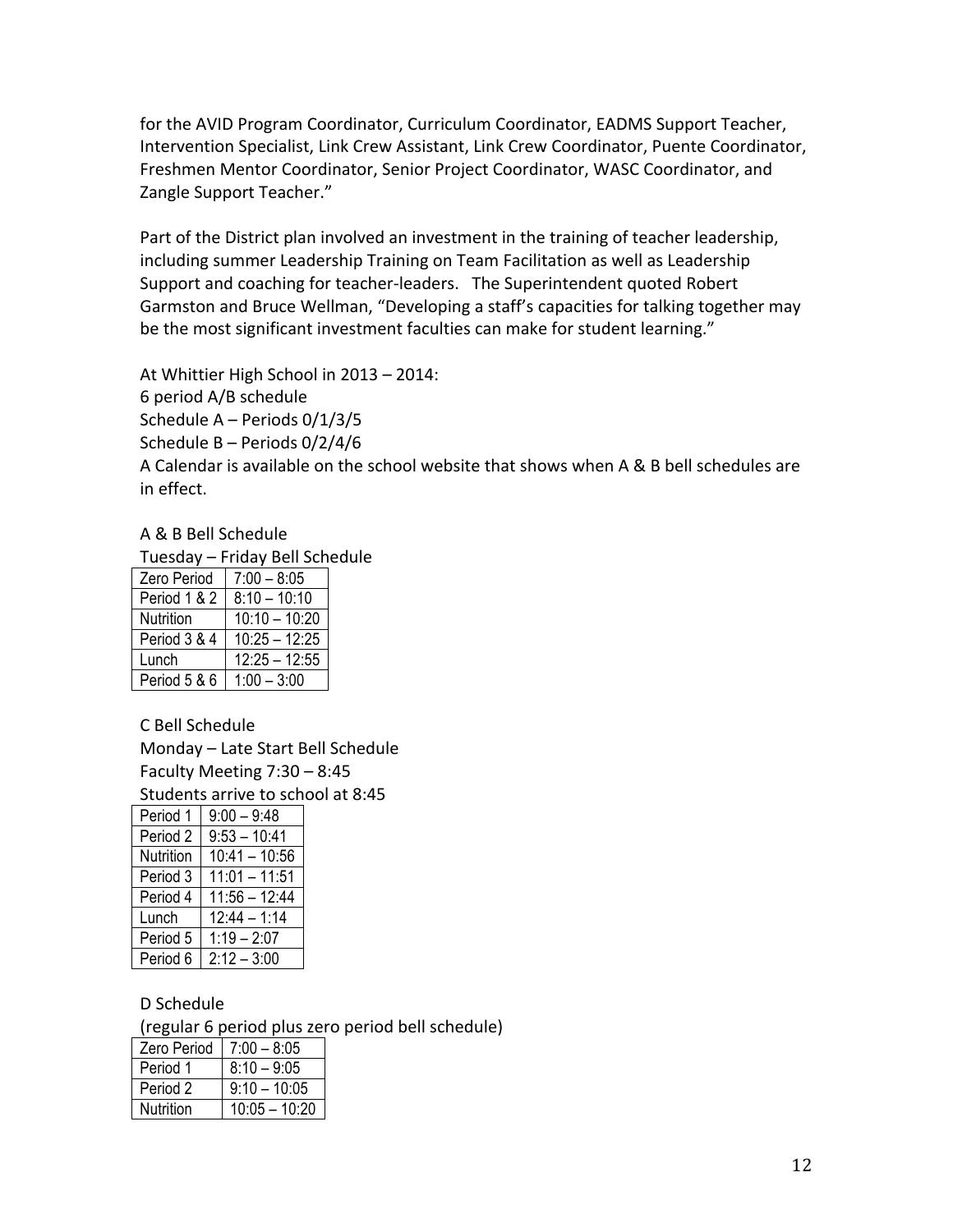| Period 3 | $10:25 - 11:30$ |
|----------|-----------------|
| Period 4 | $11:35 - 12:30$ |
| Lunch    | $12:30 - 1:00$  |
| Period 5 | $1:05 - 2:00$   |
| Period 6 | $2:05 - 3:00$   |

There are also Assembly Bell Schedules, Final Bell Schedules, and a Min Block (aka minimum day) Bell Schedule.

- Mondays Six-period day, 48 minutes each period
- Tuesday Friday Modified block of 3 classes for 100 minutes for first 5 weeks. Beginning sixth week, students passing all classes with C are released after 80 minutes for break, longer lunch, or early dismissal. Students not passing classes remain for intensive tutoring and small group work.

See Also: "Tiered Interventions in High Schools: Using Preliminary 'Lessons Learned' To Guide Ongoing Discussion, May 2010 http://www.rti4success.org/resourcetype/tieredinterventions-high-schools-using-preliminary-lessons-learned-guide-ongoing

## **Walt+Whitman+High+School+**

Montgomery County Public Schools Bethesda, Maryland - Academic Interventions for Students Six-page description of interventions http://www.montgomeryschoolsmd.org/uploadedFiles/schools/whitmanhs/ptsa/Acade mic%20Interventionlist%202013(1).pdf

### **From the Smaller Learning Communities Program**

Office of Elementary and Secondary Education U.S. Department of Education

#### First Response: Response to Interventions for High School Teachers First Response: A Guide to Designing and Delivering Classroom Interventions Guide

About the Tool *First Response* was created to help school leaders, teachers, paraprofessionals, and support specialists reflect on and improve academic interventions in the classroom. In many cases, schools use what could be termed "hit or miss" interventions—that is, interventions are not informed by student data, applied consistently, or integrated with curricula and instruction. Unfortunately, hit-or-miss interventions allow students to slip through the cracks, and those who begin a course performing below grade level or well behind their peers are at risk of never catching up.